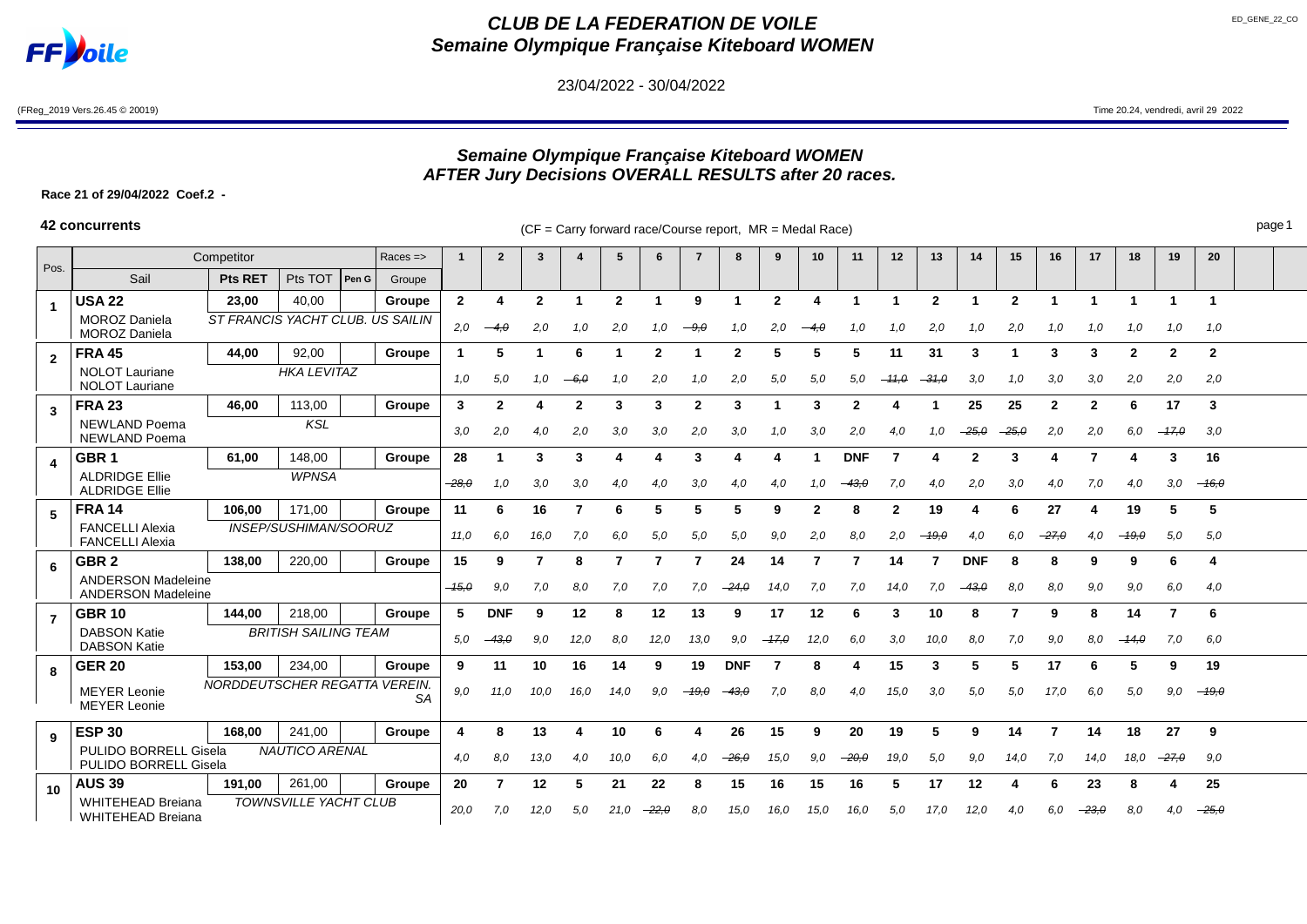## **Semaine Olympique Française Kiteboard WOMEN AFTER Jury Decisions OVERALL RESULTS after 20 races.**

### **Race 21 of 29/04/2022 Coef.2 -**

## **42 concurrents** extending the CF = Carry forward race/Course report, MR = Medal Race) page 2

|      | Competitor<br>$Races = >$                                                |                            |                                     |                  |         |            | $\overline{2}$ | 3       |            | 5       |         |      | 8               | -9   | 10         | 11              | 12         | 13      | 14      | 15         | 16    | -17     | 18         | 19            | 20             |  |
|------|--------------------------------------------------------------------------|----------------------------|-------------------------------------|------------------|---------|------------|----------------|---------|------------|---------|---------|------|-----------------|------|------------|-----------------|------------|---------|---------|------------|-------|---------|------------|---------------|----------------|--|
| Pos. | Sail                                                                     | <b>Pts RET</b>             | Pts TOT                             | Pen G            | Groupe  |            |                |         |            |         |         |      |                 |      |            |                 |            |         |         |            |       |         |            |               |                |  |
| 11   | GBR <sub>9</sub>                                                         | 198,00                     | 305,00                              |                  | Groupe  | 8          | <b>UFD</b>     | 6       | 10         | 12      | 11      | 21   | 10              | 12   | 14         | 14              | 33         | 8       | 14      | 20         | 12    | 31      | -11        | 8             | $\overline{7}$ |  |
|      | <b>CRATHORNE Jemima</b><br><b>CRATHORNE Jemima</b>                       |                            |                                     |                  |         | 8.0        | $-43.0$        | 6,0     | 10,0       | 12,0    | 11.0    | 21,0 | 10,0            | 12,0 | 14.0       | 14.0            | $-33.0$    | 8.0     | 14.0    | 20,0       | 12,0  | $-31.0$ | 11.0       | 8,0           | 7,0            |  |
| 12   | <b>AUT 17</b>                                                            | 207,00                     | 279,00                              |                  | Groupe  | 10         | 15             | 8       | 11         | 19      | 24      | 24   | 20              | 24   | 11         | 9               | 12         | 9       | 6       | 10         | 19    | 15      | 15         | 10            | 8              |  |
|      | <b>KORNELLI Alina</b><br><b>KORNELLI Alina</b>                           |                            | VW NUTZFAHRZEUGE. CORE              | <b>KITEBOARD</b> | 10,0    | 15,0       | 8,0            | 11.0    | 19.0       | $-24.0$ | $-24.0$ | 20,0 | $-24.0$         | 11,0 | 9.0        | 12,0            | 9.0        | 6.0     | 10.0    | 19,0       | 15.0  | 15.0    | 10,0       | 8,0           |                |  |
| 13   | <b>POL 11</b><br>216.00<br>332,00                                        |                            |                                     |                  | Groupe  | 6          | 18             | 5       | 9          | 23      | 8       | 25   | 6               | 8    | 6          | 10              | 16         | 30      | 22      | 9          | 21    | 17      | 7          | <b>DNF</b>    | <b>DNF</b>     |  |
|      | DAMASIEWICZ Julia<br>DAMASIEWICZ Julia                                   | <b>AZS POZNAN</b>          |                                     |                  |         |            | 18,0           | 5.0     | 9.0        | 23,0    | 8.0     | 25.0 | 6,0             | 8.0  | 6.0        | 10.0            | 16.0       | $-30,0$ | 22,0    | 9.0        | 21.0  | 17.0    | 7,0        | $-43.0$       | $-43,0$        |  |
| 14   | <b>FRA 16</b>                                                            | 217.00                     | 337,00                              |                  | Groupe  | 25         | 3              | 20      | 15         | 5       | 17      | 6    | 8               | 3    | 33         | <b>DNF</b>      | 24         | 34      | 23      | <b>DNF</b> | 5     | 5       | 3          | 12            | 10             |  |
|      | <b>KAMPMAN Jessie</b><br><b>S RANTIBES</b><br><b>KAMPMAN Jessie</b>      |                            |                                     |                  |         | 25,0       | 3.0            | 20,0    | 15,0       | 5,0     | 17.0    | 6.0  | 8.0             | 3.0  | 33,0       | <del>43.0</del> | 24.0       | $-34.0$ | 23.0    | $-43.0$    | 5.0   | 5.0     | 3,0        | 12,0          | 10,0           |  |
| 15   | <b>GBR 41</b>                                                            | 246.00                     | 361,00                              |                  | Groupe  | 13         | 17             | 15      | <b>DNF</b> | 20      | 14      | 12   | 12              | 6    | 19         | 3               | 13         | 11      | 13      | 22         | 22    | 19      | 29         | <b>DSQi</b>   | 15             |  |
|      | <b>YOUNG Lily</b><br><b>YOUNG Lilv</b>                                   | <b>WPNSA</b>               |                                     |                  |         |            |                |         | -43.0      | 20,0    | 14.0    | 12.0 | 12,0            | 6.0  | 19,0       | 3.0             | 13,0       | 11.0    | 13.0    | 22.0       | 22.0  | 19.0    | $-29,0$    | $-43, \theta$ | 15,0           |  |
| 16   | <b>POL 40</b>                                                            | 253,00                     | 346,00                              |                  | Groupe  | 18         | 13             | 23      | 17         | 17      | 16      | 18   | 11              | 23   | 10         | 27              | 9          | 18      | 11      | -11        | 15    | 13      | 10         | 23            | <b>UFD</b>     |  |
|      | WOYCIECHOWSKA Magdalena PYA. SKZ SOPOT<br>WOYCIECHOWSKA Magdalena        |                            |                                     |                  |         |            | 13.0           | $-23.0$ | 17,0       | 17,0    | 16.0    | 18,0 | 11,0            | 23.0 | 10,0       | $-27.0$         | 9,0        | 18,0    | 11.0    | 11.0       | 15,0  | 13,0    | 10,0       | 23,0          | $-43,0$        |  |
| 17   | <b>ITA 38</b>                                                            | 258.00<br>335,00<br>Groupe |                                     |                  |         |            | 27             | 11      | 14         | 13      | 15      | 10   | 16              | 21   | 26         | 22              | 17         | 15      | 17      | 16         | 10    | 12      | 24         | 19            | 13             |  |
|      | <b>TOMASONI Sofia</b><br><b>TOMASONI Sofia</b>                           |                            | FLYSURFERKITEBOARDING.<br>CHUBANGA. | 17,0             | $-27.0$ | 11,0       | 14.0           | 13,0    | 15,0       | 10,0    | 16.0    | 21.0 | -26.0           | 22.0 | 17.0       | 15,0            | 17.0       | 16,0    | 10.0    | 12.0       | -24.0 | 19,0    | 13,0       |               |                |  |
| 18   | POL <sub>3</sub>                                                         | 265,00                     | 364,00                              |                  | Groupe  | 7          | 10             | 17      | 13         | 9       | 10      | 22   | 7               | 26   | 25         | 11              | <b>DNF</b> | 16      | 29      | 17         | 20    | 27      | 20         | 15            | 20             |  |
|      | <b>ARCISZ Nina</b><br><b>ARCISZ Nina</b>                                 |                            | PYA. SKZ SOPOT                      |                  |         | 7.0        | 10.0           | 17,0    | 13,0       | 9.0     | 10,0    | 22.0 | 7.0             | 26,0 | 25,0       | 11.0            | $-43,0$    | 16.0    | $-29.0$ | 17.0       | 20.0  | $-27.0$ | 20.0       | 15,0          | 20,0           |  |
| 19   | <b>FRA12</b>                                                             | 285,00                     | 366,00                              |                  | Groupe  | 16         | 16             | 19      | 18         | 11      | 13      | 20   | 14              | 18   | 16         | 13              | 31         | 24      | 15      | 21         | 14    | 26      | 23         | 20            | 18             |  |
|      | <b>DESJARDINS Anais mai</b><br>DFC<br>DESJARDINS AnaÄ <sup>-</sup> s Mai |                            |                                     |                  |         |            | 16,0           | 19,0    | 18,0       | 11.0    | 13,0    | 20,0 | 14.0            | 18.0 | 16,0       | 13.0            | $-31,0$    | $-24.0$ | 15,0    | 21.0       | 14,0  | $-26.0$ | 23,0       | 20,0          | 18,0           |  |
| 20   | ITA 28                                                                   | 291.00                     | 395,00                              |                  | Groupe  | 34         | 25             | 18      | 27         | 16      | 25      | 15   | 17              | 11   | <b>DNF</b> | 15              | 8          | 21      | 26      | 27         | 16    | 10      | 13         | 11            | 17             |  |
|      | PESCETTO Maggie<br>PESCETTO Maggie                                       |                            | YATCH CLUB ITALIANO                 |                  |         | $-34.0$    | 25,0           | 18,0    | $-27.0$    | 16.0    | 25,0    | 15,0 | 17.0            | 11.0 | $-43,0$    | 15.0            | 8,0        | 21.0    | 26,0    | 27.0       | 16,0  | 10,0    | 13.0       | 11,0          | 17,0           |  |
| 21   | ISR 4                                                                    | 292,00                     | 379,00                              |                  | Groupe  | 21         | 19             | 32      | 24         | 29      | 23      | 16   | 13              | 13   | 23         | 18              | 18         | 12      | 18      | 13         | 13    | 22      | 26         | 14            | 12             |  |
|      | <b>ASHKENAZI Maya</b><br><b>ASHKENAZI Maya</b>                           |                            | 21.0                                | 19,0             | $-32.0$ | 24,0       | $-29.0$        | 23,0    | 16,0       | 13,0    | 13.0    | 23,0 | 18.0            | 18,0 | 12,0       | 18.0            | 13,0       | 13.0    | 22,0    | $-26,0$    | 14.0  | 12,0    |            |               |                |  |
| 22   | <b>FRA 27</b>                                                            | 334,00                     | 463,00                              |                  | Groupe  | <b>DNF</b> | 20             | 28      | 26         | 15      | 32      | 11   | <b>DNF</b>      | 27   | 13         | 12              | 10         | 13      | 7       | 12         | 11    | 11      | <b>DNF</b> | <b>DNF</b>    | <b>DNF</b>     |  |
|      | <b>HKA</b><br><b>PEGOURIE Heloise</b><br><b>PEGOURIE HELOISE</b>         |                            |                                     |                  |         | $-43.0$    | 20,0           | 28,0    | 26,0       | 15,0    | 32,0    | 11.0 | <del>43.0</del> | 27,0 | 13,0       | 12,0            | 10,0       | 13,0    | 7.0     | 12,0       | 11,0  | 11.0    | $-43,0$    | 43,0          | 43,0           |  |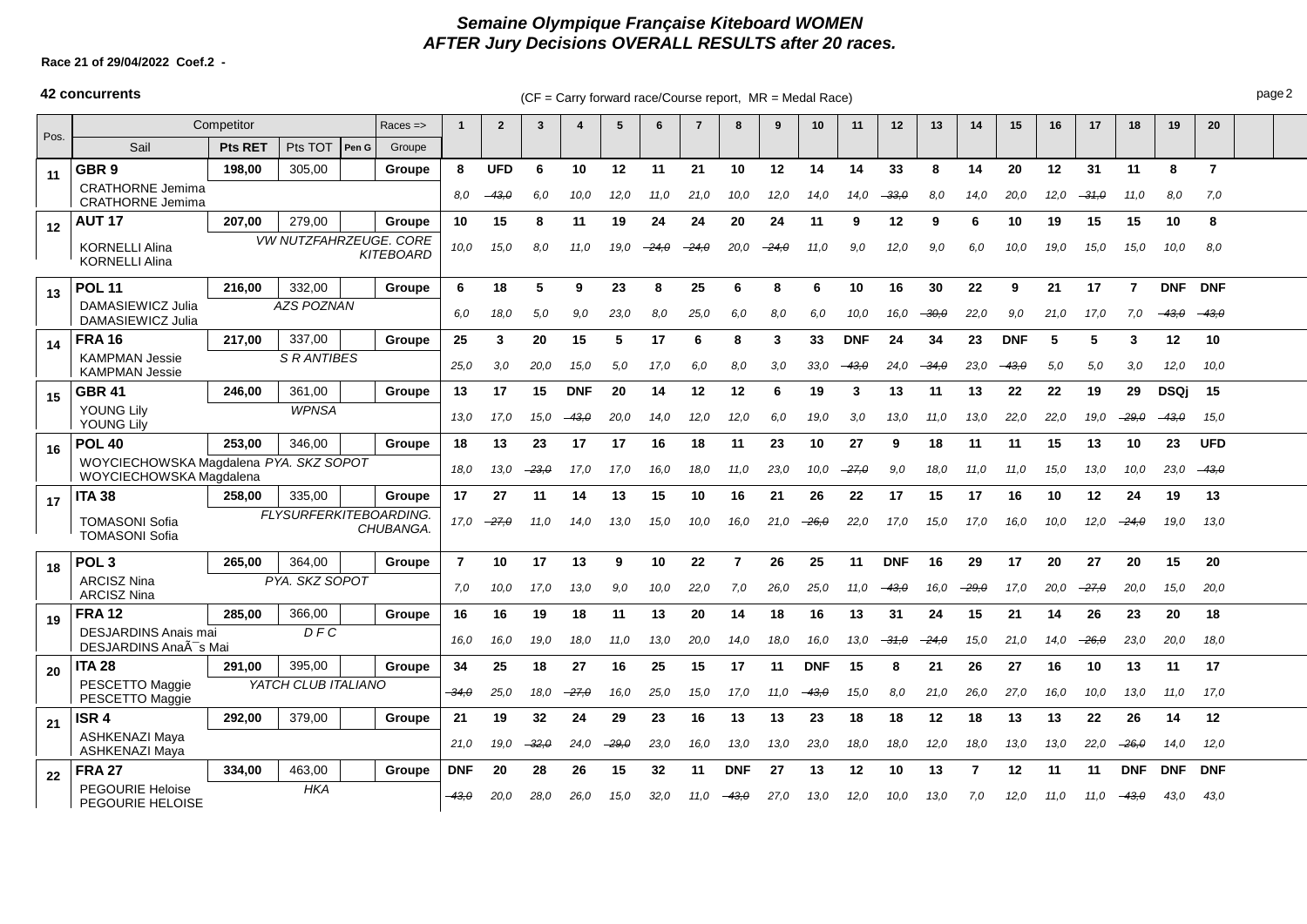## **Semaine Olympique Française Kiteboard WOMEN AFTER Jury Decisions OVERALL RESULTS after 20 races.**

### **Race 21 of 29/04/2022 Coef.2 -**

## **42 concurrents** extending the CF = Carry forward race/Course report, MR = Medal Race)

|      | Competitor<br>$Races = >$                                                      |                                  |               |         |         |      | $\overline{2}$ | 3          | $\boldsymbol{\Lambda}$ | -5         | 6          | 7               | 8          | q          | 10   | 11   | 12            | 13         | 14         | 15      | 16      | 17      | 18         | 19         | 20         |  |
|------|--------------------------------------------------------------------------------|----------------------------------|---------------|---------|---------|------|----------------|------------|------------------------|------------|------------|-----------------|------------|------------|------|------|---------------|------------|------------|---------|---------|---------|------------|------------|------------|--|
| Pos. | Sail                                                                           | <b>Pts RET</b>                   | Pts TOT       | Pen G   | Groupe  |      |                |            |                        |            |            |                 |            |            |      |      |               |            |            |         |         |         |            |            |            |  |
| 23   | <b>ITA 18</b>                                                                  | 337.00                           | 457.00        |         | Groupe  | 32   | 30             | 14         | <b>DNF</b>             | <b>DNF</b> | 26         | 34              | 21         | 20         | 24   | 17   | 6             | 6          | 30         | 18      | 29      | 16      | 21         | 13         | 14         |  |
|      | <b>LAPORTE Tiana</b><br><b>LAPORTE Tiana</b>                                   | CHIA WIND CLUB - GIN KITEBOARDIN |               |         |         | 32,0 | 30,0           | 14.0       | -43.0                  | $-43,0$    | 26,0       | $-34.0$         | 21,0       | 20,0       | 24,0 | 17.0 | 6,0           | 6,0        | 30,0       | 18,0    | 29,0    | 16,0    | 21,0       | 13,0       | 14,0       |  |
| 24   | <b>NED 33</b>                                                                  | 340.00                           | 439.00        |         | Groupe  | 19   | 14             | 22         | 22                     | 18         | 19         | 17              | <b>DNF</b> | 22         | 28   | 24   | 22            | 23         | 19         | 19      | 24      | 28      | 17         | 16         | 23         |  |
|      | RIJSBERGEN Kimberle FLYSURFER BENELUX. INFEXION<br><b>RIJSBERGEN Kimberley</b> |                                  |               | 19.0    | 14,0    | 22,0 | 22,0           | 18.0       | 19.0                   | 17.0       | -43.0      | 22,0            | -28.0      | 24,0       | 22,0 | 23,0 | 19,0          | 19,0       | 24.0       | $-28.0$ | 17.0    | 16,0    | 23,0       |            |            |  |
| 25   | <b>ISR 43</b>                                                                  | 342,00                           | 471.00        |         | Groupe  | 14   | 12             | 25         | 23                     | <b>DNF</b> | 20         | 14              | 18         | 10         | 21   | 23   | 21            | <b>DNF</b> | 10         | 28      | 23      | 25      | 12         | <b>DNF</b> | <b>UFD</b> |  |
|      | <b>ZUKERMAN GAL</b><br><b>ZUKERMAN GAL</b>                                     | <b>ISA</b>                       |               |         |         |      |                | 25,0       | 23,0                   | $-43,0$    | 20,0       | 14.0            | 18,0       | 10.0       | 21.0 | 23,0 | 21,0          | $-43,0$    | 10,0       | 28,0    | 23,0    | 25,0    | 12,0       | -43.0      | 43,0       |  |
| 26   | <b>AUS 37</b>                                                                  | 378.00                           | 482.00        |         | Groupe  | 24   | 33             | 35         | 28                     | 27         | 28         | 26              | 28         | 19         | 31   | 25   | 36            | 20         | 20         | 15      | 18      | 18      | 16         | 24         | 11         |  |
|      | <b>TAYLOR Jane</b><br><b>TAYLOR Jane</b>                                       | <b>GINFLYMAAX AUSTRALIA</b>      | 24.0          | $-33,0$ | $-35.0$ | 28,0 | 27,0           | 28,0       | 26,0                   | 28,0       | 19.0       | 31,0            | 25,0       | $-36,0$    | 20,0 | 20,0 | 15,0          | 18,0       | 18,0       | 16.0    | 24,0    | 11,0    |            |            |            |  |
| 27   | FRA8                                                                           | 398,00                           | 503,00        |         | Groupe  | 22   | 26             | 30         | 20                     | 22         | 18         | 27              | 19         | 28         | 22   | 21   | 27            | 26         | 21         | 24      | 32      | 29      | <b>DNF</b> | 22         | 24         |  |
|      | CAVAL Lysa<br><b>CAVAL LYSA</b>                                                |                                  | <b>HKA</b>    |         |         | 22.0 | 26,0           | $-30.0$    | 20,0                   | 22,0       | 18.0       | 27.0            | 19,0       | 28.0       | 22.0 | 21.0 | 27.0          | 26.0       | 21,0       | 24,0    | - 32.0  | 29,0    | $-43,0$    | 22.0       | 24,0       |  |
| 28   | <b>FRA 24</b>                                                                  | 399.00                           | 512,00        |         | Groupe  | 31   | 29             | 29         | 25                     | 24         | 27         | 23              | 23         | 34         | 18   | 26   | <b>DNF</b>    | 14         | 16         | 26      | 36      | 24      | 22         | 21         | 21         |  |
|      | <b>BIVAUD Nina</b><br><b>NINA BIVAUD</b>                                       | Y C DE LA BAULE                  |               |         |         |      | 29,0           | 29,0       | 25,0                   | 24,0       | 27,0       | 23.0            | 23,0       | $-34.0$    | 18,0 | 26,0 | $-43, \theta$ | 14,0       | 16,0       | 26,0    | $-36.0$ | 24,0    | 22,0       | 21,0       | 21,0       |  |
| 29   | TUR 6                                                                          | 519.00<br>400.00<br>Groupe       |               |         |         |      | 22             | 21         | 19                     | 25         | 21         | 31              | 22         | <b>DNF</b> | 17   | 32   | 25            | 22         | <b>DNF</b> | 23      | 33      | 20      | 27         | 18         | 26         |  |
|      | ATAKAN DERİN<br>ATAKAN DERİN                                                   |                                  |               |         |         | 29,0 | 22,0           | 21,0       | 19,0                   | 25,0       | 21.0       | 31.0            | 22.0       | $-43.0$    | 17.0 | 32.0 | 25,0          | 22,0       | -43.0      | 23,0    | -33.0   | 20,0    | 27.0       | 18,0       | 26,0       |  |
| 30   | <b>POL 35</b>                                                                  | 410.00                           | 516.00        |         | Groupe  | 27   | 23             | 24         | 21                     | 32         | 30         | 30              | <b>DNF</b> | 25         | 20   | 19   | 20            | 28         | 24         | 31      | 25      | 21      | 25         | 26         | 22         |  |
|      | SAWICKA Dominika<br>SAWICKA Dominika                                           | POLISH YACHT ASSOCIATION. SKÅ»   |               |         |         | 27,0 | 23,0           | 24,0       | 21,0                   | $-32,0$    | 30,0       | 30,0            | $-43.0$    | 25,0       | 20,0 | 19,0 | 20,0          | 28,0       | 24,0       | $-31,0$ | 25,0    | 21,0    | 25,0       | 26,0       | 22,0       |  |
| 31   | <b>POL 21</b>                                                                  | 493.00                           | 622,00        |         | Groupe  | 23   | 24             | 27         | <b>DNF</b>             | 30         | 33         | 33              | 25         | 29         | 32   | 34   | 30            | 27         | 27         | 29      | 30      | 30      | 30         | <b>DNF</b> | <b>DNF</b> |  |
|      | <b>MORKOWSKA Julia</b><br><b>MORKOWSKA Julia</b>                               |                                  | OS AZS POZNAN |         | 23,0    | 24,0 | 27,0           | -43.0      | 30,0                   | 33,0       | 33.0       | 25,0            | 29,0       | 32,0       | 34,0 | 30,0 | 27.0          | 27,0       | 29,0       | 30.0    | 30,0    | 30,0    | $-43.0$    | $-43,0$    |            |  |
| 32   | FRA7                                                                           | 505.00                           | 622,00        |         | Groupe  | 33   | 31             | 31         | 29                     | 28         | 29         | 28              | 29         | 35         | 30   | 36   | 23            | 37         | <b>DNF</b> | 30      | 28      | 37      | 33         | 25         | 27         |  |
|      | <b>BOUTANG Zoe</b><br>BOUTANG Zoé                                              | <b>HKA</b>                       |               |         |         |      |                | 31.0       | 29,0                   | 28,0       | 29,0       | 28,0            | 29,0       | 35,0       | 30,0 | 36.0 | 23,0          | $-37.0$    | - 43.0     | 30.0    | 28,0    | $-37.0$ | 33.0       | 25,0       | 27,0       |  |
| 33   | <b>FRA 32</b>                                                                  | 512,00                           | 626,00        |         | Groupe  | 36   | 32             | 33         | 32                     | 33         | <b>DNF</b> | 35              | 30         | 31         | 27   | 28   | 26            | 29         | 28         | 32      | 31      | 34      | 28         | 29         | 29         |  |
|      | <b>REVIL Chloe</b><br>CNBPP<br><b>REVIL Chloe</b>                              |                                  |               |         |         |      | 32,0           | 33,0       | 32,0                   | 33,0       | $-43,0$    | <del>35.0</del> | 30,0       | 31.0       | 27,0 | 28.0 | 26,0          | 29,0       | 28,0       | 32,0    | 31,0    | 34,0    | 28,0       | 29,0       | 29,0       |  |
| 34   | <b>TUR 36</b><br>520.00<br>649.00<br>Groupe                                    |                                  |               |         |         |      | 28             | <b>DNF</b> | 31                     | <b>DNF</b> | <b>DNF</b> | 36              | 27         | 32         | 29   | 30   | 32            | 25         | 34         | 34      | 34      | 35      | 31         | 28         | 28         |  |
|      | <b>SORGUC Derin Deniz</b><br>SORGUÇ DERĺN DENĺZ                                | <b>AKUT SK/ATABAY</b>            | 26.0          | 28.0    | $-43,0$ | 31.0 | $-43,0$        | $-43,0$    | 36.0                   | 27.0       | 32,0       | 29.0            | 30.0       | 32.0       | 25.0 | 34.0 | 34.0          | 34.0       | 35,0       | 31.0    | 28,0    | 28,0    |            |            |            |  |